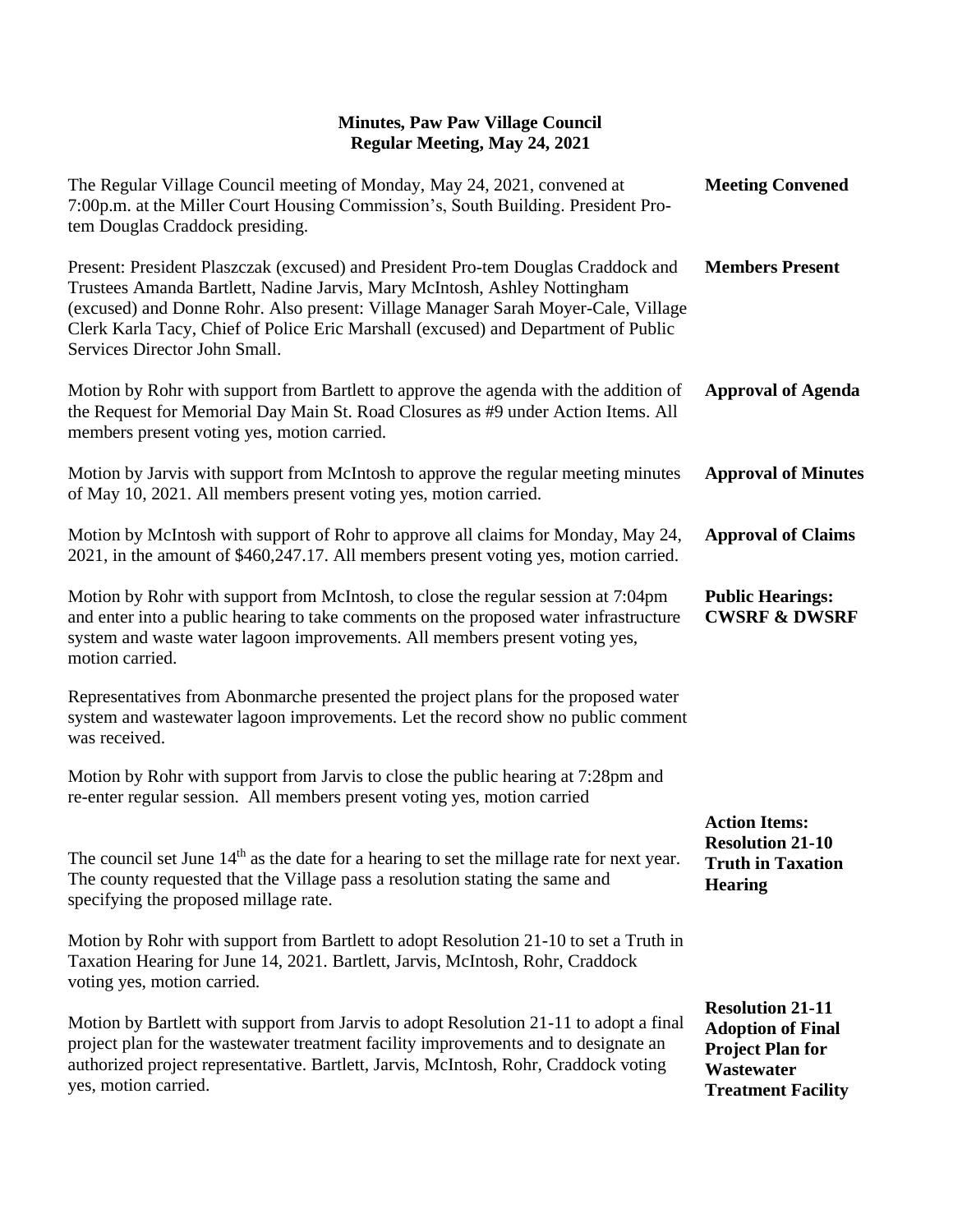Motion by McIntosh with support from Rohr to adopt Resolution 21-12 to adopt a final project plan for the water system improvements and to designate an authorized project representative. Bartlett, Jarvis, McIntosh, Rohr, Craddock voting yes, motion carried.

This resolution would approve the Village Manager as authorized signer for the MSHDA Neighborhood Enhancement Program grant and formally commence the grant process.

Motion by Bartlett with support from Rohr to adopt Resolution 21-13 as presented. Bartlett, Jarvis, McIntosh, Rohr, Craddock voting yes, motion carried.

Annually, unpaid utility balances and code enforcement bills that are greater than six months delinquent are turned over to the Township to be assessed on the property owner's tax bill. These charges should be certified by the council.

Motion by Bartlett with support from Jarvis to certify delinquent utility  $\&$ miscellaneous charges for inclusion on the Village tax bill. All members present voting yes, motion carried.

A minor error was discovered in the list of base fees for sewer rates that was previously approved by the council. There was a spreadsheet error from a change made by the consultant that caused a change in what some of the higher meter sized customers were being charged. Moyer-Cale wanted to confirm the revised, accurate base fees with council

Motion by Rohr with support from Bartlett to confirm the revised sewer rates as presented. All members present voting yes, motion carried.

The Wings of God Bucket Brigade fundraising event was previously approved by the council for June  $18<sup>th</sup>$  and  $19<sup>th</sup>$ . Because of the construction on Michigan Ave, they proposed new locations.

Motion by Rohr with support from Bartlett to accept the change in locations for the Wings of God fundraiser on June 18th and 19<sup>th</sup>. All members present voting yes, motion carried.

Ginger Smietana of Edgin Creations, has requested that the council consider reserving 3 parking spaces in the public parking lot next to the Carnegie Center for business customer use during the streetscape project. Since this is a public lot, council feels it would not be appropriate to designate spots for certain businesses. Council asked Moyer-Cale to please reach out to the Courthouse and have them ask their employees to please park in the county lot during the construction period in order to leave more street parking available for customers.

**Resolution 21-12 Adoption of Final Project Plan for Water System Improvements**

**Resolution 21-13 Designation of Authorized Signer on MSHDA Grant**

**Certification of Delinquent Fees to Tax Role**

**Confirmation of Sewer Rates**

**Approval of Wings of God Bucket Brigade Changes**

**Parking Reservation Request**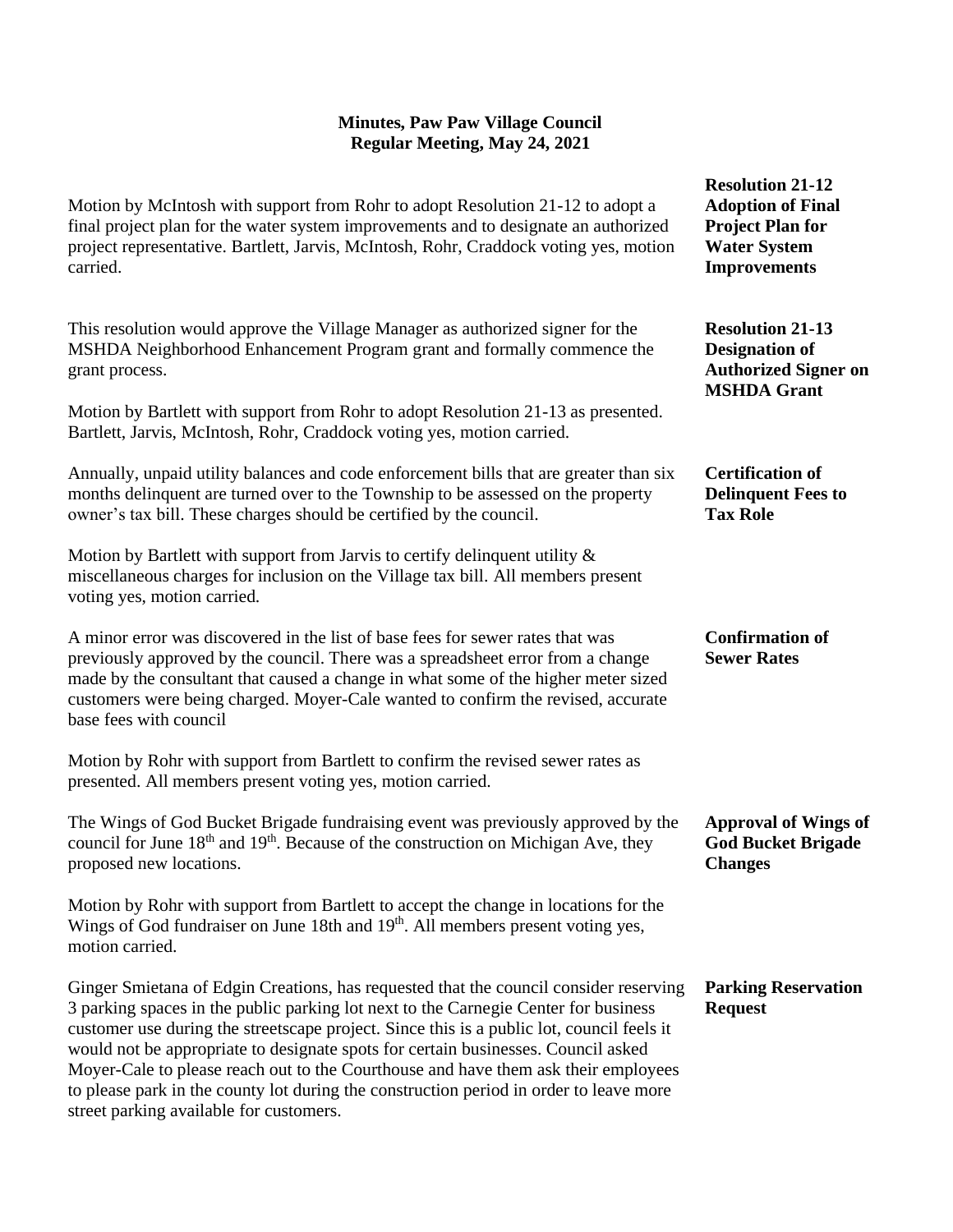| The Fire Department requested a partial road closure of Main St. near Veteran's Park<br>on May 31 <sup>st</sup> in order to hold a Memorial Day ceremony.                                                                                                                                                                                                                                                                                                                                                                                                                                                                                                                                                                                                                                                                                                                                                                                                                                                        | <b>Request of Memorial</b><br><b>Day Road Closures</b>               |
|------------------------------------------------------------------------------------------------------------------------------------------------------------------------------------------------------------------------------------------------------------------------------------------------------------------------------------------------------------------------------------------------------------------------------------------------------------------------------------------------------------------------------------------------------------------------------------------------------------------------------------------------------------------------------------------------------------------------------------------------------------------------------------------------------------------------------------------------------------------------------------------------------------------------------------------------------------------------------------------------------------------|----------------------------------------------------------------------|
| Motion by McIntosh with support from Bartlett to approve a partial road closure of<br>Main St. on May 31 <sup>st</sup> from 9:30-11:30am. All members present voting yes, motion<br>carried.                                                                                                                                                                                                                                                                                                                                                                                                                                                                                                                                                                                                                                                                                                                                                                                                                     |                                                                      |
| Public Act 342, known as the Clean and Renewable Energy and Energy Waste<br>Reduction Act, will sunset at the end of this year. This act created the requirement for<br>electric providers to continue annual energy savings reductions based on total annual<br>retail sales of the prior year, of 1% annually. As a part of the plan to accomplish this<br>requirement, the village has charged residents an additional fee on their electric bills<br>for the purpose of funding incentives for replacing non-energy efficient equipment<br>and providing LED lightbulbs. With energy waste reduction activities no longer<br>required after this year, the village should discuss and plan for what, if any, activities<br>to continue. Council asked Moyer-Cale to price smart electric meters. Smart meters<br>will allow customers to track their electric consumption. Moyer-Cale will also speak<br>with Franklin Energy to see what residential and commercial programs we can<br>continue on our own. | <b>Non-Action Items:</b><br><b>Energy Waste</b><br>Reduction-2022    |
| The discussion on Council Pay has been tabled until the next meeting.                                                                                                                                                                                                                                                                                                                                                                                                                                                                                                                                                                                                                                                                                                                                                                                                                                                                                                                                            | <b>Council Pay</b><br><b>Discussion</b>                              |
| No Report.                                                                                                                                                                                                                                                                                                                                                                                                                                                                                                                                                                                                                                                                                                                                                                                                                                                                                                                                                                                                       | <b>Committee Meetings</b><br>and Reports<br><b>Finance and Admin</b> |
| No Report.                                                                                                                                                                                                                                                                                                                                                                                                                                                                                                                                                                                                                                                                                                                                                                                                                                                                                                                                                                                                       | <b>Public Services</b>                                               |
| No Report.                                                                                                                                                                                                                                                                                                                                                                                                                                                                                                                                                                                                                                                                                                                                                                                                                                                                                                                                                                                                       | <b>Parks and Rec</b>                                                 |
| No Report.                                                                                                                                                                                                                                                                                                                                                                                                                                                                                                                                                                                                                                                                                                                                                                                                                                                                                                                                                                                                       | <b>DDA</b>                                                           |
| No Report.                                                                                                                                                                                                                                                                                                                                                                                                                                                                                                                                                                                                                                                                                                                                                                                                                                                                                                                                                                                                       | <b>Economic Develop</b>                                              |
| No Report.                                                                                                                                                                                                                                                                                                                                                                                                                                                                                                                                                                                                                                                                                                                                                                                                                                                                                                                                                                                                       | <b>Farmers Market</b>                                                |
| No Report.                                                                                                                                                                                                                                                                                                                                                                                                                                                                                                                                                                                                                                                                                                                                                                                                                                                                                                                                                                                                       | <b>Fire Board</b>                                                    |
| No Report.                                                                                                                                                                                                                                                                                                                                                                                                                                                                                                                                                                                                                                                                                                                                                                                                                                                                                                                                                                                                       | <b>Historical Committee</b>                                          |
| Rohr reported the Housing Commission's next meeting has been changed to June 24 <sup>th</sup> .                                                                                                                                                                                                                                                                                                                                                                                                                                                                                                                                                                                                                                                                                                                                                                                                                                                                                                                  | <b>Housing Commission</b>                                            |
| No Report.                                                                                                                                                                                                                                                                                                                                                                                                                                                                                                                                                                                                                                                                                                                                                                                                                                                                                                                                                                                                       | <b>Maple Lake</b><br><b>Preservation</b>                             |
| No Report.                                                                                                                                                                                                                                                                                                                                                                                                                                                                                                                                                                                                                                                                                                                                                                                                                                                                                                                                                                                                       | <b>Planning Commission</b>                                           |